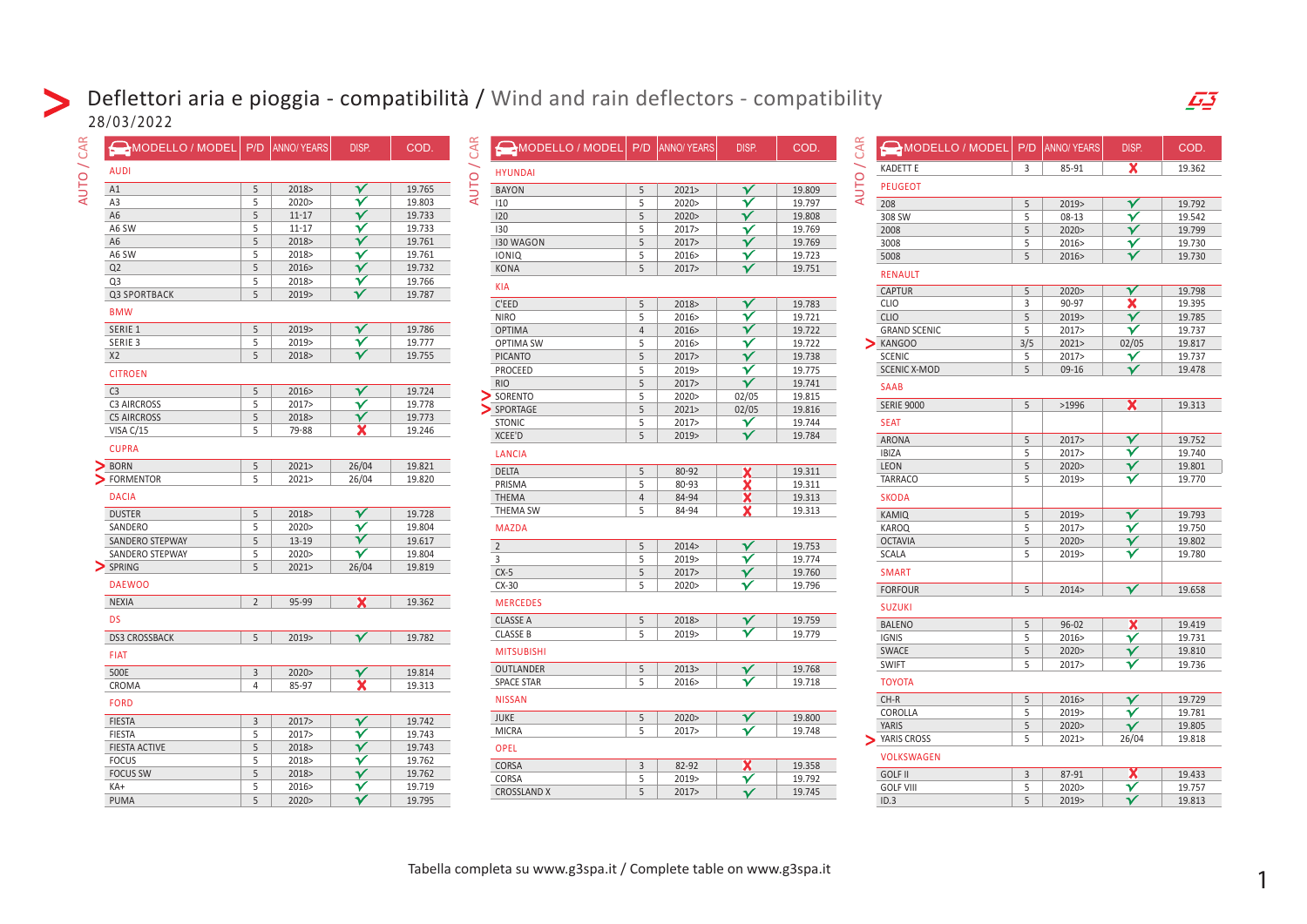## Deflettori aria e pioggia - compatibilità / Wind and rain deflectors - compatibility

| CAR         | MODELLO / MODEL   P/D   ANNO/YEARS |   |       | DISP. | COD.   |
|-------------|------------------------------------|---|-------|-------|--------|
|             | ID.4                               | 5 | 2021  |       | 19.788 |
| <b>AUTO</b> | <b>POLO</b>                        | 3 | 82-93 |       | 19.430 |
|             | POLO                               | 5 | 2017  |       | 19.708 |
|             | <b>T-CROSS</b>                     | 5 | 2019> |       | 19.756 |
|             | T-ROC                              | 5 | 2017  |       | 19.707 |
|             | <b>TAIGO</b>                       |   | 2022> |       | 19.822 |
|             | <b>VOLVO</b>                       |   |       |       |        |
|             | <b>XC40</b>                        | 5 | 2018> |       | 19.754 |

 $\blacktriangleright$ 

| MODELLO / MODEL P/D ANNO YEARS |                |                | DISP.                        | COD.             | OFF-ROAD    | MODELLO / MODEL P/D |            | ANNO/YEARS | DISP.                | COD.   |
|--------------------------------|----------------|----------------|------------------------------|------------------|-------------|---------------------|------------|------------|----------------------|--------|
| <b>ALFA ROMEO</b>              |                |                |                              |                  |             | RAV 4               | $\sqrt{5}$ | 2019>      | $\blacktriangledown$ | 19.767 |
| <b>STELVIO</b>                 | 5              | 2017           | $\checkmark$                 | 15.734           |             | <b>VOLKSWAGEN</b>   |            |            |                      |        |
|                                |                |                |                              |                  |             | <b>TIGUAN</b>       | 5          | 2015       | $\checkmark$         | 15.654 |
|                                | $\overline{3}$ | 89-99          | X                            | 15.152           |             | <b>VOLVO</b>        |            |            |                      |        |
|                                |                |                |                              |                  | FUORISTRADA |                     |            |            |                      |        |
|                                |                |                |                              |                  |             | <b>XC60</b>         | 5          | 2017>      | $\checkmark$         | 15.749 |
|                                | 5<br>5         | 2016><br>2020> | $\checkmark$                 | 15.720           |             |                     |            |            |                      |        |
|                                |                |                | $\checkmark$                 | 19.806           |             |                     |            |            |                      |        |
| <b>HONDA</b>                   |                |                |                              |                  |             |                     |            |            |                      |        |
|                                | 5              | 2012 >         | $\checkmark$                 | 15.739           |             |                     |            |            |                      |        |
| <b>HYUNDAI</b>                 |                |                |                              |                  |             |                     |            |            |                      |        |
| <b>TUCSON</b>                  | 5              | 2020           | $\checkmark$                 | 19.807           |             |                     |            |            |                      |        |
|                                |                |                |                              |                  |             |                     |            |            |                      |        |
| <b>COMPASS</b>                 | 5              | 2017           | $\checkmark$                 | 15.747           |             |                     |            |            |                      |        |
| <b>LAND ROVER</b>              |                |                |                              |                  |             |                     |            |            |                      |        |
|                                |                |                |                              |                  |             |                     |            |            |                      |        |
| <b>EVOQUE</b>                  | 5              | 2019>          | $\checkmark$                 | 19.776           |             |                     |            |            |                      |        |
| <b>MITSUBISHI</b>              |                |                |                              |                  |             |                     |            |            |                      |        |
|                                | $\overline{4}$ | 2015>          | $\checkmark$                 | 15.717           |             |                     |            |            |                      |        |
| <b>NISSAN</b>                  |                |                |                              |                  |             |                     |            |            |                      |        |
| <b>NAVARA</b>                  | $\overline{4}$ | 2014 >         | $\checkmark$                 | 15.725           |             |                     |            |            |                      |        |
| PATROL G3                      | $\overline{3}$ | 1991>          | X                            | 15.157           |             |                     |            |            |                      |        |
| PATROL K                       | 3/5            | 85-97          | $\overline{\mathbf{x}}$      | 15.155           |             |                     |            |            |                      |        |
| QASHQAI                        | 5              | 2021           | $\checkmark$                 | 19.812           |             |                     |            |            |                      |        |
| <b>OPEL</b>                    |                |                |                              |                  |             |                     |            |            |                      |        |
| <b>GRANDLAND X</b>             | $\sqrt{5}$     | 2017>          | $\checkmark$                 | 15.746           |             |                     |            |            |                      |        |
| MOKKA                          | 5              | 2020>          | $\checkmark$                 | 19.811           |             |                     |            |            |                      |        |
| <b>MOKKA X</b>                 | 5              | 2016>          | γ                            | 15.611           |             |                     |            |            |                      |        |
| <b>SEAT</b>                    |                |                |                              |                  |             |                     |            |            |                      |        |
| ATECA                          | 5              | 2016>          | $\checkmark$                 | 15.683           |             |                     |            |            |                      |        |
| <b>SKODA</b>                   |                |                |                              |                  |             |                     |            |            |                      |        |
| <b>KODIAQ</b>                  | 5              | 2017>          | $\checkmark$                 | 15.735           |             |                     |            |            |                      |        |
| <b>SUZUKI</b>                  |                |                |                              |                  |             |                     |            |            |                      |        |
| <b>JIMNY</b>                   | $\mathsf 3$    | 2018>          | $\overline{\mathsf{v}}$      | 15.764           |             |                     |            |            |                      |        |
|                                |                |                |                              |                  |             |                     |            |            |                      |        |
| <b>TOYOTA</b>                  |                |                |                              |                  |             |                     |            |            |                      |        |
| KZJ70                          | 2/4            | 1986>          | X<br>$\overline{\textbf{x}}$ | 15.195           |             |                     |            |            |                      |        |
| LAND CRUISER S.70              | 3/5<br>2/4     | 1986><br>1986> | X                            | 15.195<br>15.195 |             |                     |            |            |                      |        |
| IJ<br>LX                       | 2/4            | 1986>          | x                            | 15.195           |             |                     |            |            |                      |        |
| PROACE                         | 3/5            | 2016>          | $\checkmark$                 | 15.685           |             |                     |            |            |                      |        |
| PROACE CITY                    | 5              | 2020>          | $\checkmark$                 | 19.763           |             |                     |            |            |                      |        |
| <b>PJ70</b>                    | 2/4            | 1986>          | X                            | 15.195           |             |                     |            |            |                      |        |
| <b>PJ73</b>                    | 2/4            | 1986>          | x                            | 15.195           |             |                     |            |            |                      |        |

| MODELLO / MODEL P/D   ANNO/ YEARS |   |      | DISP. | COD.   |
|-----------------------------------|---|------|-------|--------|
| RAV <sub>4</sub>                  | 5 | 2019 |       | 19.767 |
| VOLKSWAGEN                        |   |      |       |        |
| <b>TIGUAN</b>                     |   | 2015 |       | 15.654 |
| VOLVO                             |   |      |       |        |
| <b>XC60</b>                       |   | 2017 |       | 15.749 |

 $\overline{F}$ 

|  | Tabella completa su www.g3spa.it / Complete table on www.g3spa.it |  |
|--|-------------------------------------------------------------------|--|